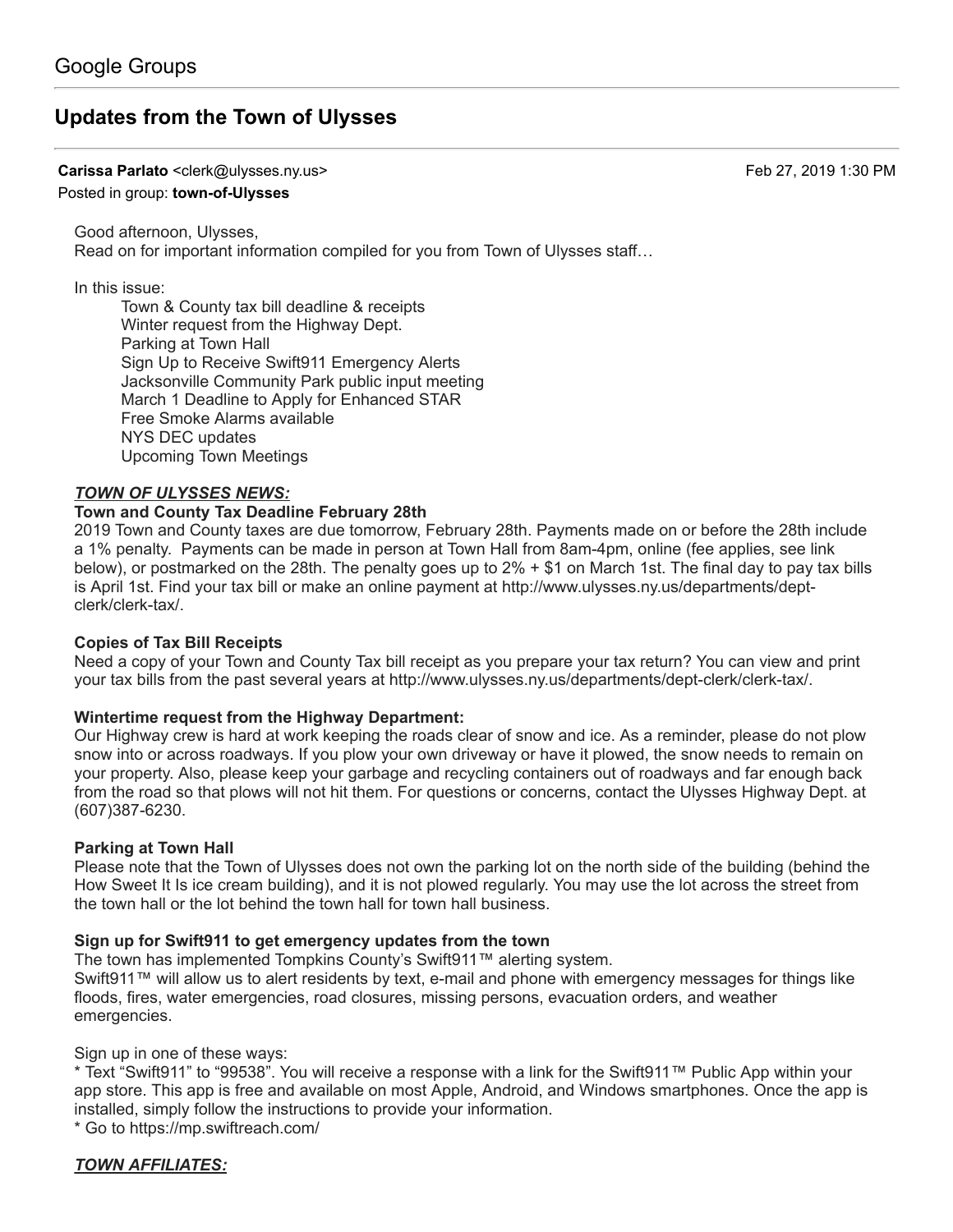# **Jacksonville Park community meeting**

The Jacksonville Community Association (JCA) and the Town of Ulysses applied to partner with a Cornell University Graduate School of Landscape Architecture program called Design Connect. Design Connect will seek community input to design improvements to the park at 3037 Swamp College Rd. There will be two meetings to gather community input, and a third to present their final product. Design Connect will also explore funding resources, such as state and local grants.

The public is invited to the first input meeting on Saturday, March 2nd from 3-5pm at the Jacksonville Community United Methodist Church at 1869 Trumansburg Rd. For more information, contact JCA president, Pete Angie, at [peteangie5342@yahoo.com](mailto:peteangie5342@yahoo.com).

### *TOMPKINS COUNTY:*

# **March 1 deadline to apply for Enhanced STAR Property Tax exemption**

The Enhanced School Tax Relief (STAR) program provides a property tax exemption to homeowners age 65 and older with incomes of \$86,300 or less.

The deadline to apply is **March 1, 2019**.

Income must be verified to participate, by completing the Income Verification Program (IVP) form. Those who already receive the Enhanced STAR exemption but are not enrolled in the IVP must renew their application for Enhanced STAR; fill out a separate form for enrollment in the IVP; and submit it to the Tompkins County assessor by the March 1 deadline.

Link to forms here: [https://www.tax.ny.gov/pdf/current\\_forms/orpts/rp425e\\_fill\\_in.pdf](https://www.tax.ny.gov/pdf/current_forms/orpts/rp425e_fill_in.pdf.) Please contact the Tompkins County Assessment office at (607)274-5517 or 128 E Buffalo St., Annex Building C, Ithaca, NY 14850 with any questions.

# **Information from the Tompkins County Department of Social Services Regarding March SNAP Benefits**

The US Department of Agriculture will issue March 2019 Supplemental Nutritional Assistance Program (SNAP) benefits early. This is to mitigate any difficulties that people may experience due to the early disbursal of February SNAP benefits due to the federal shutdown. For March, no matter what a recipient's normal pick up date, SNAP benefits will be made available as of March 1st.

Tompkins County DSS anticipates that, after this, April benefits will be issued on the usual schedule; however, the department will continue to inform the community if any future changes are anticipated.

Currently, nothing else about SNAP has changed. All program requirements remain in place.

Any recipients who have questions or concerns should contact Tompkins County DSS at 274-5201.

# *NEW YORK STATE DEPT. OF ENVIRONMENTAL CONSERVATION:*

#### **Free tree and shrub seedlings available for qualifying land owners**

New York State Department of Environmental Conservation (DEC) Commissioner Basil Seggos announced a new Trees for Tribs Program initiative, "Buffer in a Bag," designed to help increase riparian buffers throughout New York State. Qualifying public and private landowners may apply for a free bag of 25 tree and shrub seedlings for planting along streams, rivers, or lakes to help stabilize banks, decrease erosion, protect water quality, and improve wildlife habitat. Visit DEC's website for more information about the Buffer in a Bag application process and requirements. Applications are due by 3:00 p.m. on April 3, 2019. General questions about Buffer in a Bag may be directed to [treesfortribs@dec.ny.gov.](mailto:treesfortribs@dec.ny.gov) For more information on the Trees for Tribs Program and its tree planting activities, visit DEC's website.

# *PUBLIC SERVICE ANNOUNCEMENTS:*

#### **FREE SMOKE ALARMS**

The American Red Cross is offering free smoke alarms to residents in need. E-mail [smokealarms.st@redcross.org](mailto:smokealarms.st@redcross.org) or call (607)785-7207 for more information.

*UPCOMING TOWN MEETINGS:* (All are open to the public and meet at the Town Hall) All town meetings are held at the town hall at 10 Elm St., Trumansburg, unless noted otherwise. For agendas and other meeting information, click on the event on the calendar here: <http://ulysses.ny.us/calendar/?category=Government>

------------------------------------------------------------------------------------------------------------------------------

Forward this message to anyone else that you think would be interested. We'd love to connect with more residents. To send questions or comments, or be removed from this list, please e-mail [clerk@ulysses.ny.us.](mailto:clerk@ulysses.ny.us)